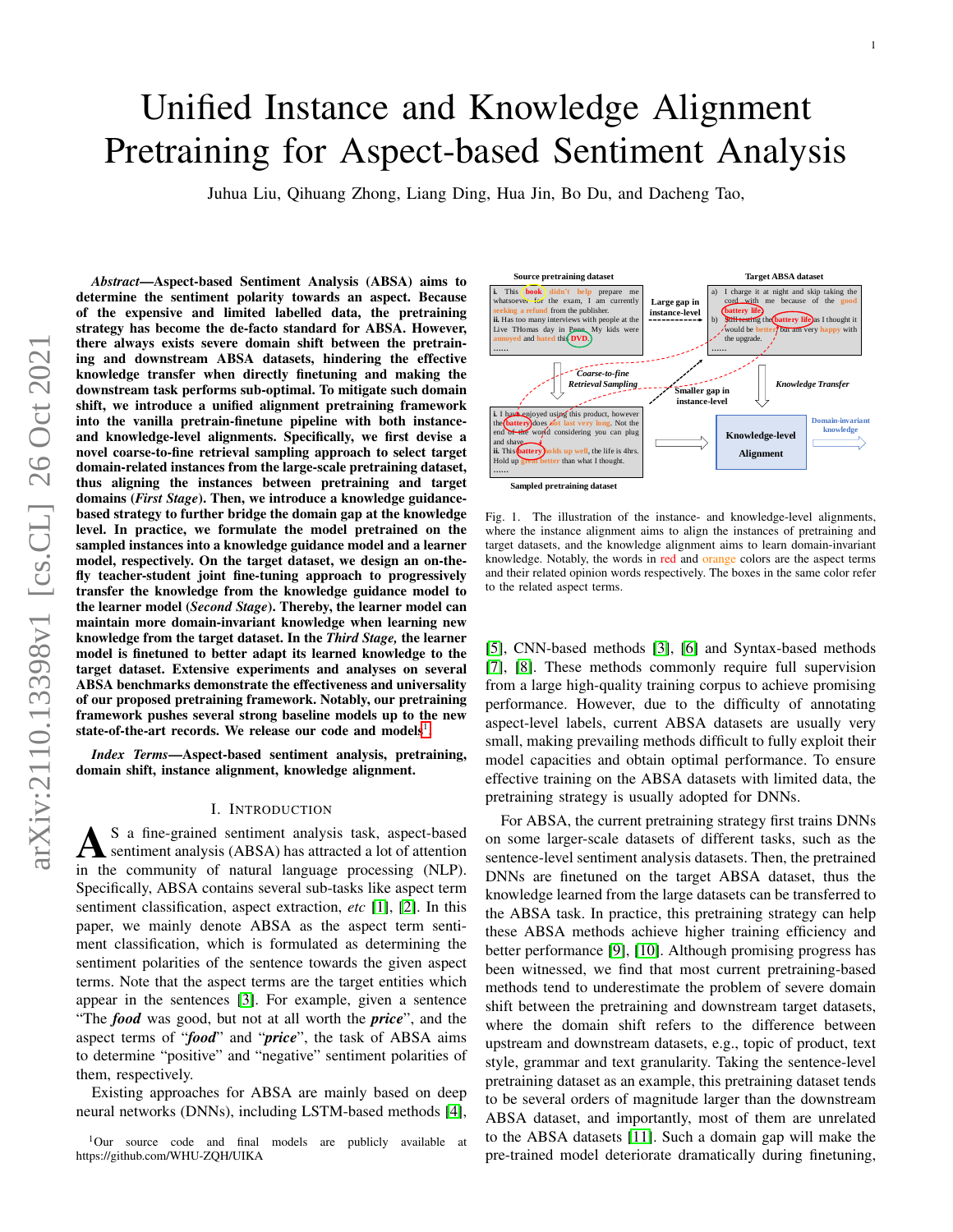which has been proven in previous studies. [\[12\]](#page-10-8), [\[13\]](#page-10-9).

To address the above problems, we propose a novel unified instance and knowledge alignment pretraining framework, namely UIKA, which can alleviate the domain shift problem gradually. For better understanding, we show the illustration of the alignment procedure in Fig. [1.](#page-0-1) Specifically, considering that the pretraining datasets usually contain large-scale instances and most of them are unrelated to target ABSA data, we first introduce a coarse-to-fine sampling approach to select the target domain-related instances. Afterward, inspired by the studies [\[14\]](#page-10-10), [\[15\]](#page-10-11) that introduce continuing pretraining and teacher-student learning strategies for tackling the issue of domain shift at the knowledge level, we further propose to introduce a knowledge guidance-based strategy to progressively align the knowledge between pretraining and target domains. In practice, we train the model on the sampled pretraining instances and attempt to describe the pretrained model with a knowledge guidance model and a learner model, both of which share the same model definitions and the same prior knowledge initially. Then, we finetune the knowledge guidance model on the target ABSA dataset aggressively. Meanwhile, the knowledge guidance model will guide the training of the learner model which is updated with a more conservative pace. Accordingly, although the knowledge guidance model can be likely to forget prior knowledge due to the significant domain gap, it is highly possible that the domain-invariant knowledge can be better maintained in the learner model. Subsequently, by further finetuning the learner model on the ABSA dataset, it can achieve more promising performance.

The main contributions can be summarized as follows:

- 1) We propose a novel unified instance and knowledge alignment pretraining (UIKA) framework to recast the vanilla pretraining strategy in ABSA. The UIKA has introduced a coarse-to-fine retrieval sampling strategy and a knowledge guidance-based training scheme to effectively alleviate the domain shift at the instance- and knowledge-level, respectively.
- 2) Our proposed UIKA framework is easy-to-implement and model-independent, does not require any complicated model modifications, making it possible to apply to a broader range of DNN-based ABSA models.
- 3) Extensive experimental results demonstrate that the UIKA framework significantly and consistently outperforms the vanilla pretraining strategy and achieves the state-of-the-art performance on most evaluated benchmarks.

The rest of this paper is organized as follows. In Sec. [II,](#page-1-0) we briefly review the related works. In Sec. [III,](#page-2-0) we introduce our proposed framework in detail. Sec. [IV](#page-5-0) reports and discusses our experimental results, followed by the discussion in Sec. [V.](#page-8-0) Lastly, we conclude our study in Sec. [VI.](#page-9-3)

## II. RELATED WORKS

# <span id="page-1-0"></span>*A. Aspect-based Sentiment Analysis*

In recent years, DNNs have raised increasing attention in the ABSA research community as they are much more powerful

than hand-crafted features and can achieve superior performance. The DNNs-based methods for ABSA can be roughly classified into three categories, i.e. LSTM-based methods [\[16\]](#page-10-12), [\[4\]](#page-10-0), [\[17\]](#page-10-13), [\[18\]](#page-10-14), [\[19\]](#page-10-15), CNN-based methods [\[3\]](#page-9-2), [\[20\]](#page-10-16), [\[21\]](#page-10-17), [\[22\]](#page-10-18), [\[6\]](#page-10-2), and Syntax-based methods [\[5\]](#page-10-1), [\[8\]](#page-10-4), [\[23\]](#page-10-19), [\[24\]](#page-10-20), [\[25\]](#page-10-21), [\[26\]](#page-10-22).

Firstly, owing to the ability of learning sequential patterns, using the LSTMs to extract aspect-specific features had become the mainstream approach for ABSA. Tang *et al.* [\[16\]](#page-10-12) proposed the target-dependent LSTM (TD-LSTM) to capture the aspect related information. Wang *et al.* [\[4\]](#page-10-0) improved upon the TD-LSTM by introducing an attention mechanism to explore the potential correlations between aspects and opinion words. Also, in the study of [\[17\]](#page-10-13), two LSTMs were used to encode the context and aspect terms, then an interactive attention mechanism was introduced to extract the more relevant information between the context and aspect features.

Later, considering the complexity and inefficiency of LSTMs, many models attempted to employ the more efficient CNNs to capture the compositional structure and n-gram features. Xue and Li [\[3\]](#page-9-2) proposed a gated convolution network to extract the contextual features and employed the gate mechanism to selectively output the final sentiment features. In the CNN-based methods, it's common to employ the average of aspect embeddings as the aspect representation, which would cause the loss of sequence information. To address this problem, Li *et al.* [\[20\]](#page-10-16) introduced a target-specific transformation component based on the CNNs to better learn the target-specific representation.

Recently, for tackling the multiple-aspect problem, lots of studies focused on explicitly leveraging the syntactic structure to establish the connection of aspect and opinion words. Specifically, these methods introduced the dependency parse trees to incorporate the syntactic information. Zhang *et al.* [\[7\]](#page-10-3) firstly utilized the dependency trees to represent the sentence, and then proposed the graph convolution networks (GCNs) to exploit the syntactical information from the dependency trees. Also, to better connect the aspect and opinions words syntactically, Wang *et al.* [\[8\]](#page-10-4) presented a novel aspect-oriented dependency tree structure and employed a relational graph attention network to encode the tree structure.

These DNNs-based methods have achieved some promising results, but there are still some challenges in the task of ABSA, *e.g.* the lack of labeled data. It is usually difficult to obtain a well-performed model without a large set of labeled data. To this end, recent studies focus on effectively migrating the knowledge encoded on the pretrained models into the downstream tasks, e.g. ABSA.

# *B. Pretraining for ABSA*

In the community of NLP, many methods that use the pretraining strategies have made impressive achievements, such as the representative word embedding models (e.g. Word2vec [\[27\]](#page-10-23) and GloVe [\[28\]](#page-10-24)) and the contextualized pretrained language model (e.g. GPT [\[29\]](#page-10-25) and BERT [\[30\]](#page-10-26)). These general pretrained models focused on learning descent word embeddings or contextual representations, which contain rich semantic features. Using these powerful pretrained models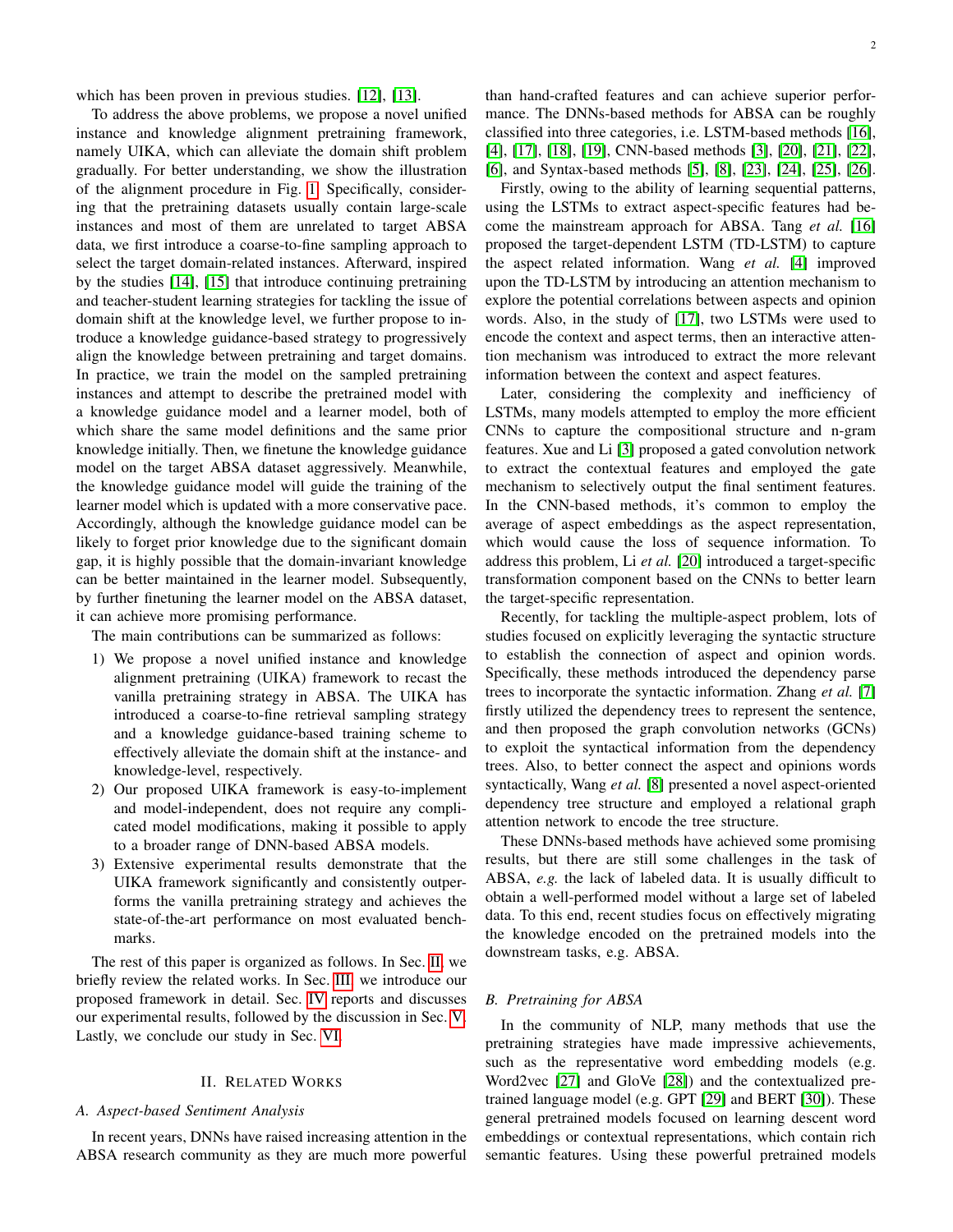

<span id="page-2-1"></span>Fig. 2. The architecture of our UIKA pretraining framework, which contains three training stages to alleviate the domain shift between pretraining and target ABSA domains. Specifically, the first stage performs the instance-level domain adaptation, while the second stage further bridges the domian gap at the knowledge level. Notably, the  $SD$ ,  $SD'_R$ ,  $\overline{TD}$  denote the sentence-level, pseudo sampled aspect-level and target aspect-level datasets, respectively.

could improve the performance of downstream tasks by a large margin, especially on the low- and medium-resource scenarios.

Additionally, since it's usually time-consumed to train and finetune these general pretrained models, some works focused on the studying of task-specific pretraining. Specifically, the task-specific pretraining attempts to pretrain model from a task-related corpus and then finetune the pretrained model on the target-task corpus to transfer the knowledge. In the task of ABSA, we had witnessed lots of works about the taskspecific pretraining [\[31\]](#page-10-27), [\[9\]](#page-10-5), [\[10\]](#page-10-6), [\[32\]](#page-10-28), [\[11\]](#page-10-7), [\[13\]](#page-10-9). He *et al.* [\[9\]](#page-10-5) proposed a transfer learning method that combined pretraining and multi-task learning to exploit the knowledge gained from the sentence-level corpus for ABSA. In the study of [\[10\]](#page-10-6), the proposed TransCap also attempted to transfer sentencelevel knowledge to the aspect-level dataset. To reduce the noise of pretraining datasets, [\[11\]](#page-10-7) introduced three sampling approaches to select the pretraining instances and transferred the knowledge into ABSA from four different levels.

The above task-specific pretraining-based methods have achieved remarkable performance in the field of ABSA, but only a few methods [\[32\]](#page-10-28) recognized the negative influence of domain shift between pretraining and target datasets. [\[32\]](#page-10-28), which is the closest work to ours, proposed a coarse-to-fine task transfer network to reduce the domain shift between different tasks and datasets. However, there are two main differences between our method and [\[32\]](#page-10-28). On the one hand, we bridge the domain gap step by step via both instance-level and knowledge-level alignment, while the [\[32\]](#page-10-28) only focuses on the knowledge level. On the other hand, the method in [\[32\]](#page-10-28) is only suitable for attention-based RNN models, whereas in this paper, we propose a pretraining framework that can be adapted to any DNNs.

# <span id="page-2-0"></span>III. UNIFIED INSTANCE AND KNOWLEDGE ALIGNMENT PRETRAINING

#### *A. Problem Formulation*

Suppose we have a source sentence-level dataset, denoted as  $SD$ , and a target aspect-level dataset, denoted as  $TD$ , we then denote a sentence as  $S \in TD$  and the related aspect term as  $T$ . Notably,  $T$  is usually a subsequence of  $S$ , and  $S$ could contain multiple  $T$  with different polarities. The goal of ABSA is to predict the sentiment polarity  $y \in \{0, 1, 2\}$ of the sentence  $S$  towards specific aspect term  $T$ , where  $0, 1$ and 2 represent the *positive*, *neutral* and *negative* polarities, respectively. The UIKA aims to improve the performance of the predictive model for the ABSA task using the semantic knowledge learned from SD.

# *B. Multi-stage Pretraining Procedure*

The overall architecture of our proposed UIKA framework is shown in Fig. [2.](#page-2-1) In general, the UIKA framework consists of three processing stages. The first stage of our pretraining framework introduces a novel sampling strategy to select the target domain-related instances from the SD, and employs an ABSA DNN to learn richer knowledge from the sampled instances. Then, in the second stage, we formulate the DNN model pretrained in the first stage into a knowledge guidance model and a learner model. Both models are initialized with the weights learned in the first stage before adapting their knowledge to the  $TD$ . During the training procedure of the second stage, we make the knowledge guidance model learn more quickly and guide the training of the learner model to learn the domain-invariant knowledge. Lastly, in the third stage, we finetune the learner DNN model trained in the second stage on the  $TD$  to obtain more promising performance.

*a) Initial Sampling-based Pretraining Stage:* For the first stage, we perform vanilla pretraining for an ABSA DNN model on SD to gain rich prior knowledge about semantics.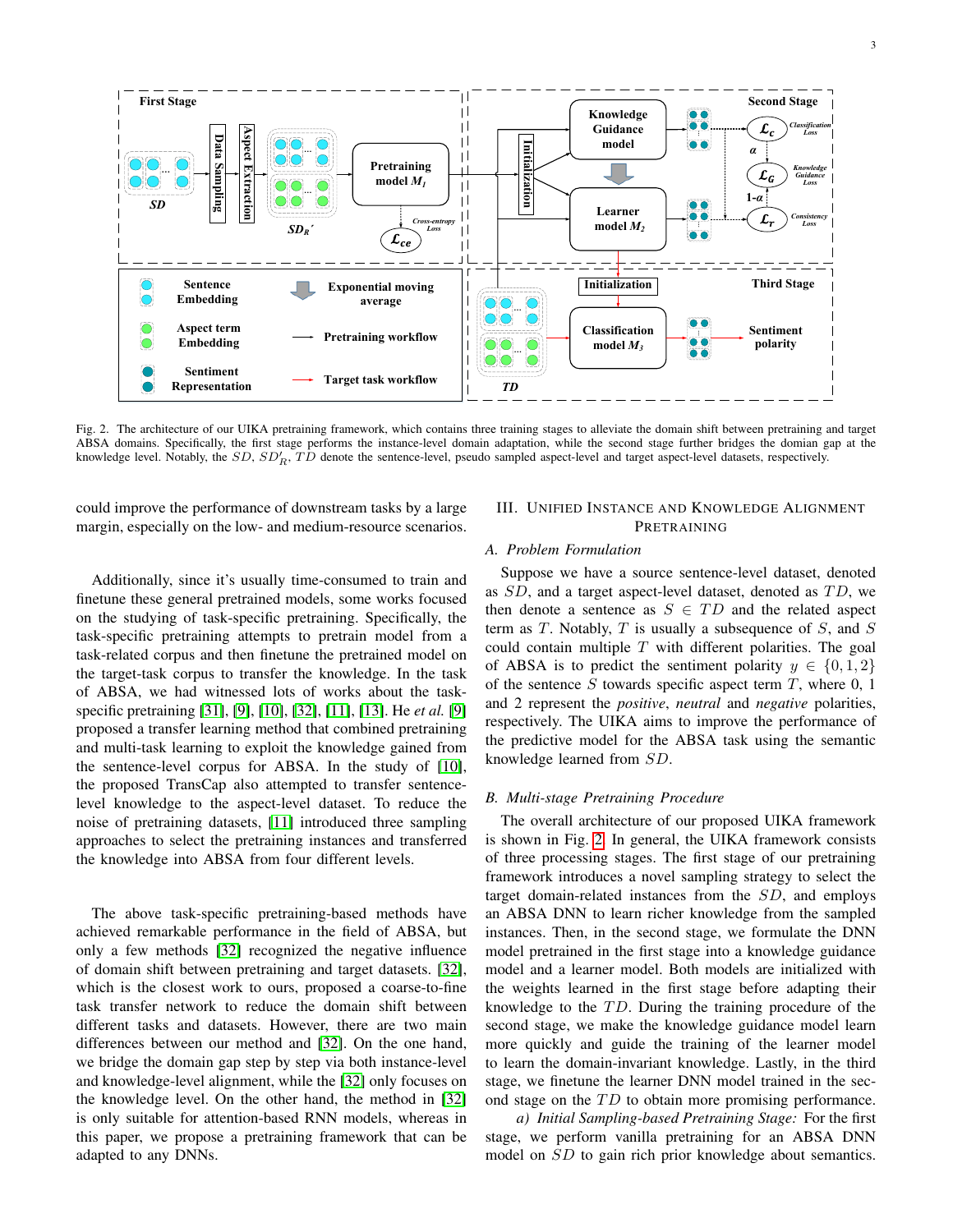Algorithm 1: Coarse-to-fine sampling strategy.

<span id="page-3-0"></span>Input:

SD: the source pretraining dataset;

 $TD$ : the target ABSA dataset;

N: the number of coarse-grained sampling instances for each query;

 $K$ : the number of fine-grained sampling instances for each query

# Output:

 $SD_R$ : the sampled pretraining dataset 1 for *each sentence*  $S \in TD$  do

/\* Coarse-grained Sampling Stage \*/ 2 Let  $C_{score}$ ,  $C_{result}$  be new arrays  $3 \mid C_{score} \leftarrow \text{BM25}(S, SD)$  $4 \mid C_{result} \leftarrow \text{GetTop}(C_{score}, SD, N)$ /\* Fine-grained Sampling Stage \*/ 5 Let  $Score \leftarrow 0$ ,  $F_{score}$ ,  $F_{result}$  be new arrays, and  $S_{emb}$ ,  $I_{emb}$  be new matrixes 6 |  $S_{emb} \leftarrow \text{GetEmbedding}(S)$ 7 **for** each instanse  $I \in C_{result}$  do  $\mathbf{s}$  |  $I_{emb} \leftarrow \text{GetEmbedding}(I)$ 9 |  $Score \leftarrow \text{Cos}(S_{emb}, I_{emb})$ 10 |  $F_{score}$ .append(Score)  $11$  end 12  $F_{result} \leftarrow \text{GetTop}(F_{score}, C_{result}, K)$  $13$  SD<sub>R</sub>.append(F<sub>result</sub>) 14 end 15 return  $SD_R$ ;

As stated above, the SD is usually large-scale and contains a considerable amount of various instances. Pretraining on all instances of SD is time-consumed and would introduce lots of noise. Therefore, we devised a novel coarse-to-fine retrieval strategy to sample target domain-related instances from the  $SD$ . In practice, we first treat the sentence S of TD as a query and employ a popular relevance-based retrieval approach (i.e. BM25 [\[33\]](#page-10-29)) to select the top-N related instances (namely  $C_{result}$ ), where the N is the number of sampled instances for each query. These sampling instances are then encoded into an embedding space, where the less cosine distance refers to the higher semantic similarity. Next, to further select the related instance, we calculate the cosine distance between S and each instance of  $C_{result}$ , and select the top-K semanticsimilar instances as fine-grained sampling instances (namely  $F_{result}$ ). Note that the K is the number of fine-grained sampled instances and is less than the N. As a result, we lastly collect all related instances and obtain the new pretraining dataset (namely  $SD_R$ ). For better understanding, we present the operation of the sampling strategy in Algorithm [1.](#page-3-0)

Additionally, to make the pretrained DNN model better learn the aspect term-related knowledge, we convert the sampled dataset  $SD_R$  to a pseudo aspect-level dataset  $SD'_R$  that is more sensitive to the aspect terms. In particular, it should be noted that the source sentence-level pretraining datasets used for sentiment analysis are generally review datasets (e.g. Amazon and Yelp datasets), in which the aspect terms are usually nouns or noun phrases [\[34\]](#page-10-30). Therefore, we follow Hu *et al.* [\[34\]](#page-10-30) and extract the nouns or noun phrases as aspect terms via part-of-speech tagging and extra pre-processing of words.[2](#page-3-1) More specifically, the detailed operation of aspect extraction can be found in the Sec. [V-A.](#page-8-1)

By pretraining a DNN model with the  $SD'_R$ , we can obtain the initial pretrained model, denoted as  $M_1$ , for the first stage. Let  $y_{s_i}$  be the label of the *i*-th instance from  $SD'_R$ , and  $p_{s_i}$ be the predicted polarity given by the classification layer of  $M_1$  for the *i*-th data example. We apply the cross-entropy loss function for  $M_1$  to train with  $SD'_R$  as follows:

$$
\mathcal{L}_{ce} = -\sum_{i} \sum_{j} y_{s_i}^{j} \log(p_{s_i}^j)
$$
 (1)

where i indexes the data examples in  $SD'_R$  and j indexes the sentiment classes.

*b) Knowledge Guidance-based Pretraining Stage:* After the first stage, we obtain  $M_1$  that has encoded the abundant semantic knowledge learned from  $SD_R'$ . Although the sampling strategy in first stage can select the target domain-related instances and alleviate the domain shift at the instance level, there is still some domian shift between  $SD'_R$  and  $TD$ , which would hider the performance of knowledge transfer. Moreover, directly finetuning the weights of  $M_1$  on the ABSA dataset  $TD$  runs the risk of making pretrained  $M_1$  quickly "forget" its learned knowledge from  $SD_R$  [\[13\]](#page-10-9). Therefore, rather than directly feeding prior knowledge into DNN models for training on the  $TD$ , we introduce a on-the-fly teacher-student joint finetuing approach to further bridge the domain gap at the knowledge level. This learning procedure forms the second pretraining stage in our UIKA.

The on-the-fly teacher-student approach represents the  $M_1$ with two models that share a consistent architecture, i.e. a knowledge guidance model and a learner model. After initializing both models with weights from  $M_1$ , the knowledge guidance model aims to learn new knowledge from  $TD$ intensively. Meanwhile, we make the learner model follow the learning of the knowledge guidance model for updating its own representation.

As shown in the second stage of Fig. [2,](#page-2-1) we first initialize the knowledge guidance model and the learner model with the same architecture and same parameters learned within  $M_1$ . Then we feed the target aspect-level data  $TD$  to both the knowledge guidance model and learner model to conduct the second pretraining stage. The supervision of  $TD$  is only used in the knowledge guidance model. In addition, we introduce a knowledge guidance loss  $\mathcal{L}_G$  to implement the proposed knowledge guidance-based pretraining. We define the knowledge guidance loss  $\mathcal{L}_G$  as follows:

<span id="page-3-2"></span>
$$
\mathcal{L}_G = \alpha(e) * \mathcal{L}_c + (1 - \alpha(e)) * \mathcal{L}_r \tag{2}
$$

where  $\mathcal{L}_c$  is the classification loss, and  $\mathcal{L}_r$  is the representation consistency loss. Suppose the  $p_{g_i}$  as the prediction for the *i*-th data made by the knowledge guidance model and the  $p_{l_i}$  as

<span id="page-3-1"></span><sup>2</sup>We employ the approach due to its simplicity. Note that the more advanced approaches could improve the performance, but this is not our focus in the paper.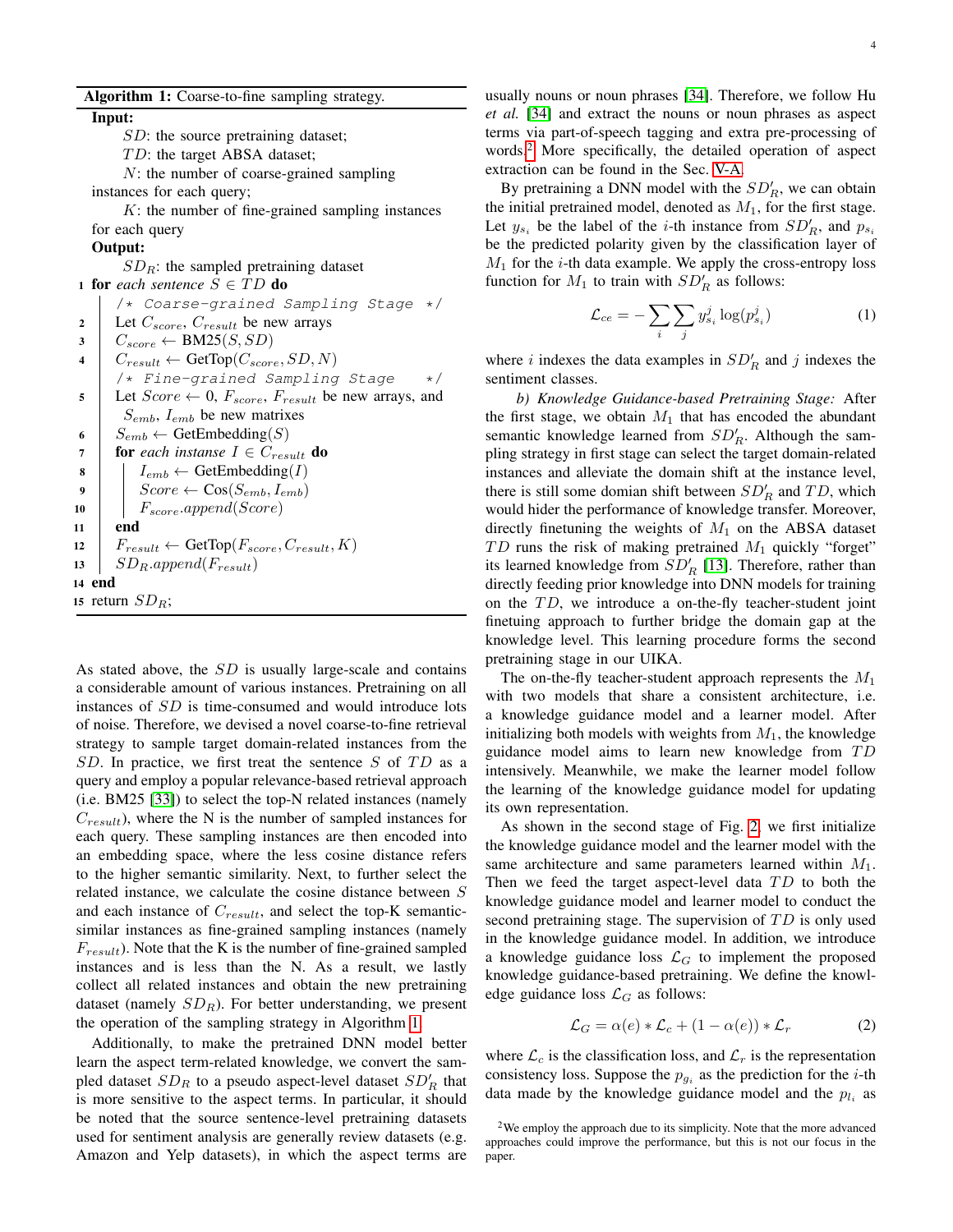the prediction for the same data made by the learner model, the  $\mathcal{L}_c$  and  $\mathcal{L}_r$  can be respectively defined as follows:

$$
\mathcal{L}_c = -\sum_i \sum_j y_{t_i}^j \log(p_{g_i}^j)
$$
 (3)

$$
\mathcal{L}_r = \sum_i \sum_j (p_{g_i}^j - p_{l_i}^j)^2
$$
 (4)

where  $y_{t_i}^j$  is the label for the *i*-th data example from the target  $TD$ , and  $j$  indexes the different sentimental classes.

Additionally, the  $\alpha(e)$  of Eq[.2](#page-3-2) represents a annealing function that controls the degree of knowledge transfer. Note that the annealing function could be various functions, e.g sigmoid function and lineal function. In this study, we empirically employ the lineal function as the annealing function  $\alpha(e)$ , since the sigmoid function [\[13\]](#page-10-9) would cause the problem of unstable update and hinder the performance of knowledge transfer. More specifically, the  $\alpha(e)$  is calculated as follows:

$$
\alpha(e) = 1 - \frac{e}{E+1} \tag{5}
$$

where the  $e$  denotes the index of training epoch, and the  $E$ denotes the number of all training epoch, which is set as 10 empirically. Note that the analysis of  $\alpha(e)$  can be found in Sec. [IV-D.](#page-7-0)

Afterward, when the parameters of the knowledge guidance model (namely  $\theta_g$ ) are updated according to the  $\mathcal{L}_G$ , we update the parameters of the learner model (namely  $\theta_l$ ) using an exponential moving average method [\[35\]](#page-10-31), which can be defined as follows:

<span id="page-4-0"></span>
$$
\theta_l^t = \beta * \theta_l^{t-1} + (1 - \beta) * \theta_g^t \tag{6}
$$

where t indexes the training iterations and  $\beta$  is a smoothing coefficient hyperparameter. Note that we do not update the learner model *w.r.t.*  $\mathcal{L}_G$ .

According to the procedure, as described between Eq. [2](#page-3-2) and Eq. [6,](#page-4-0) the learner model follows the update of the knowledge guidance model but at a slower pace which is controlled by the value of  $\beta$ . Different from the vanilla finetuning which directly optimizes the learner model with a classification loss of the ABSA task, its weights are only updated to be similar to the knowledge guidance model according to the Eq. [6.](#page-4-0) In this way, even if the knowledge guidance model may easily forget pretrained knowledge through finetuning on the ABSA dataset, the learner model can still preserve the important knowledge learned from  $M_1$ . Meanwhile, the representation consistency loss  $\mathcal{L}_r$  can help ensure that the knowledge guidance model will not deviate too much from the learner model during this pretraining stage, so that it can provide meaningful information to guide the training of the learner model.

*c) Final Finetuning Stage:* After the second stage, we obtain the trained learner model and formulate it as the pretrained model  $M_2$ . In this stage, we employ the ABSA model as the final classifier that has the same architecture as the learner model except for the position module (the implements of UIKA on different baseline models are described in Sec. [III-C\)](#page-4-1). For training this classifier on the target dataset, we initialize its parameters using the  $M_2$  and then feed the  $TD$ to it, obtaining the required classification model  $M_3$ .

<span id="page-4-2"></span>TABLE I STATISTICS OF EVALUATED ASPECT-LEVEL DATASETS

| <b>Datasets</b> |             | <b>Positive</b> | <b>Negative</b> | <b>Neutral</b> |
|-----------------|-------------|-----------------|-----------------|----------------|
|                 | Train       | 980             | 858             | 454            |
| Laptop14        | <b>Test</b> | 340             | 128             | 171            |
| Rest14          | Train       | 2159            | 800             | 632.           |
|                 | <b>Test</b> | 730             | 195             | 196            |
| Twitter         | Train       | 1567            | 1563            | 3127           |
|                 | Test        | 174             | 174             | 346            |

According to the study [\[12\]](#page-10-8), prior learned knowledge would be forgotten if the domain gap between source and target datasets is large, but it could be maintained if both domains share a certain similarity. In our framework, the first pretraining stage samples the target-related instances and aligns the source and target domains at the instance level, while the second pretraining stage could align the knowledge and learn the domain-invariant knowledge through the knowledge guidance procedure. As a result, the proposed unified alignment pretraining framework can help alleviate the domain gap between the source pretraining and target ABSA datasets step by step, thereby the prior knowledge used in the third stage would not be forgotten severely during finetuning. Overall, our proposed pretraining strategy can achieve a better transfer of the pretrained knowledge to the target ABSA model.

## <span id="page-4-1"></span>*C. UIKA on Different Architectures*

Our proposed UIKA framework is effective for all DNNsbased methods (i.e CNN-, LSTM- and Syntax-based methods) on the ABSA task. In this section, we describe how we implement the UIKA framework for all types of methods to improve their performance on ABSA promisingly. Specifically, we choose GCAE [\[3\]](#page-9-2), ATAE-LSTM [\[4\]](#page-10-0) and ASGCN [\[7\]](#page-10-3) to represent the CNN-, LSTM- and Syntax-based methods respectively, owing to their simplicities and wide applications. For ease of illustration, we only describe the implementation of UIKA framework on Syntax-based ASGCN in detail, while the others are similar to ASGCN.

In practice, we first construct the sampled  $SD'_R$  via the proposed coarse-to-fine retrieval strategy. Then, we build a pretraining model, denoted as ASGCN-pre, which is the same as ASGCN except that the former does not apply the position component, since  $SD'_R$  does not provide reliable position information. The ASGCN-pre is used to train on  $SD'_R$  and obtain the pretrained model  $M_1$ . According to the second stage, we make the knowledge guidance and the learner models share the same architecture with the ASGCN-pre and train them according to the described procedures. In particular, while initializing the knowledge guidance and learner models, we ignore the parameters of the fully-connected layer, since the TD has a different number of label categories with  $SD'_R$ . Specifically, TD contains three sentiment polarities (positive, negative and neutral), while  $SD'_{R}$  usually contains two types (positive and negative). After the second stage, we regard the obtained learner model as the output pretrained model  $M_2$ . In the third stage, we initialize the pure ASGCN with the weights from  $M_2$ . Lastly, we train ASGCN on  $TD$  to further finetune those weights and obtain the final classification model  $M_3$ .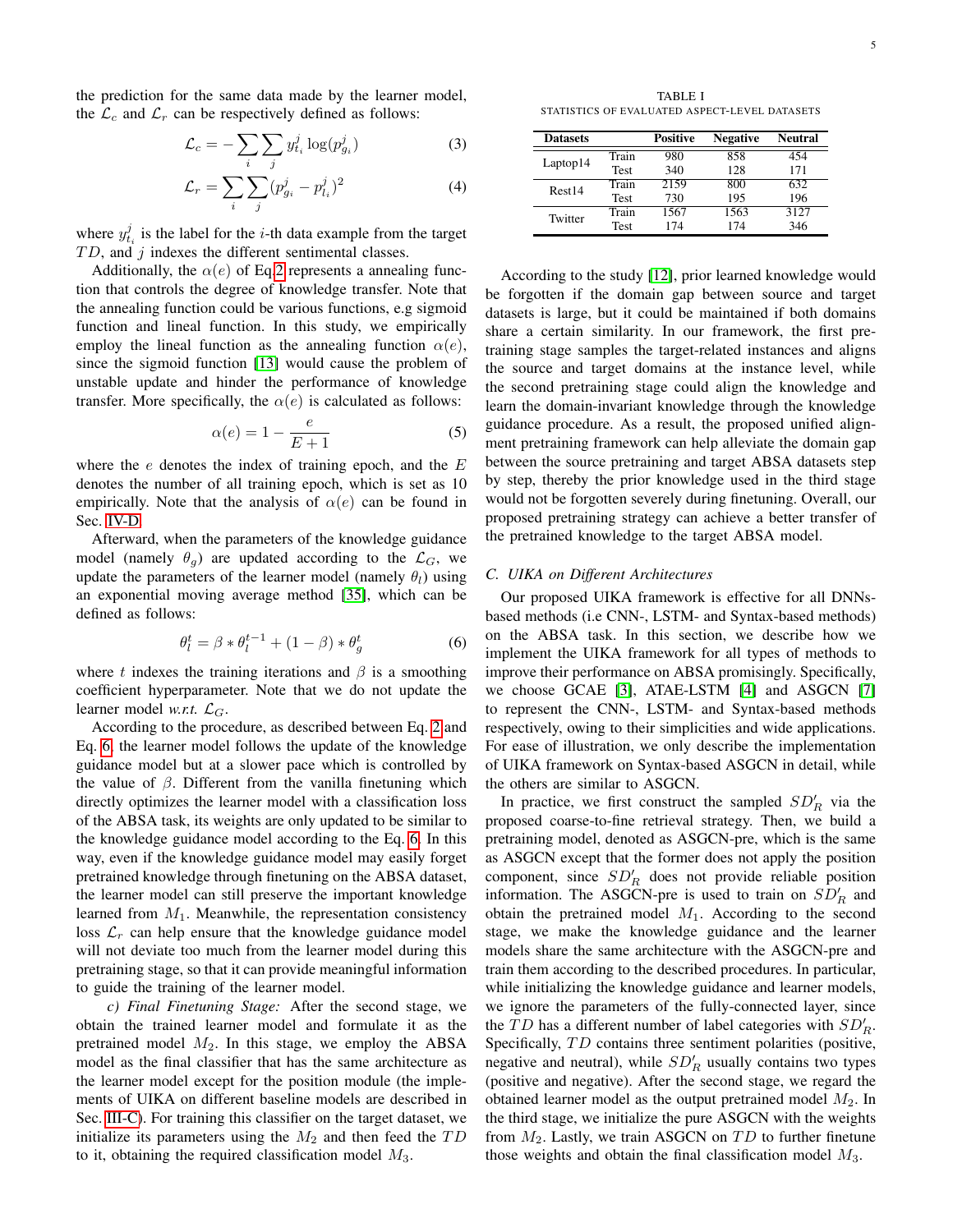#### TABLE II

<span id="page-5-2"></span>EXPERIMENTAL RESULTS (%) OF OUR PRETRAINING STRATEGY ON VARIOUS DATASETS. (A) MEANS THAT WE USE THE AMAZON REVIEW DATASET FOR PRETRAINING. WE ALSO SHOW THE RESULTS OF BASELINES AND OTHER COMPARED METHODS FOR REFERENCE. MOST RESULTS OF COMPARED METHODS ARE RETRIEVED FROM CORRESPONDING PAPERS. THE RESULTS MARKED WITH "<sup>!!</sup> " ARE FROM [\[36\]](#page-10-32) AND "-" MEANS NOT REPORTED. WE REPORT AVERAGED PERFORMANCE OF KGAN WITH 5 RANDOM SEEDS TO AVOID STOCHASTICITY. BEST RESULTS ARE IN BOLD.

|                    | <b>Models</b>        | Year                     |                         |                    | Laptop14              |                    | Rest14                |                          | <b>Twitter</b>     |
|--------------------|----------------------|--------------------------|-------------------------|--------------------|-----------------------|--------------------|-----------------------|--------------------------|--------------------|
|                    |                      |                          | <b>Type</b><br>Accuracy |                    | Macro-F1              | Accuracy           | Macro-F1              | Accuracy                 | Macro-F1           |
|                    | TD-LSTM [16]         | 2016                     | <b>LSTM</b>             | $71.83^{\text{h}}$ | $68.43^{\frac{1}{4}}$ | $78.00^{1}$        | $68.43^{\frac{1}{4}}$ | $70.80^{1}$              | $69.00^{1}$        |
|                    | <b>IAN [17]</b>      | 2017                     | <b>LSTM</b>             | 71.79              | $65.92^{\natural}$    | $77.86^{\natural}$ | $66.31^{\frac{1}{4}}$ | 71.82 <sup>5</sup>       | 69.11 <sup>1</sup> |
|                    | <b>TNet-AS</b> [20]  | 2018                     | <b>CNN</b>              | 76.54              | 71.75                 | 80.69              | 71.27                 | 74.97                    | 73.60              |
|                    | TransCap [10]        | 2019                     | <b>CNN</b>              | 73.87              | 70.10                 | 79.29              | 70.85                 | $\overline{\phantom{a}}$ |                    |
|                    | <b>MGAN [32]</b>     | 2019                     | <b>LSTM</b>             | 76.21              | 71.42                 | 81.49              | 71.48                 | 74.62                    | 73.53              |
| <b>Compared</b>    | TNet-ATT [37]        | 2019                     | <b>CNN</b>              | 77.62              | 73.84                 | 81.53              | 72.90                 | 77.72                    | 78.61              |
|                    | MCRF-SA[38]          | 2020                     | Syntax                  | 77.64              | 74.23                 | 82.86              | 73.78                 |                          |                    |
|                    | $R-GAT$ [8]          | 2020                     | Syntax                  | 77.42              | 73.76                 | 83.30              | 76.08                 | 75.57                    | 73.82              |
|                    | DGEDT <sup>[5]</sup> | 2020                     | <b>Syntax</b>           | 76.80              | 72.30                 | 83.90              | 75.10                 | 74.80                    | 73.40              |
|                    | <b>RGAT [39]</b>     | 2021                     | Syntax                  | 78.02              | 74.00                 | 83.55              | 75.99                 | 75.36                    | 74.15              |
|                    | <b>DM-GCN [26]</b>   | 2021                     | Syntax                  | 78.48              | 74.90                 | 83.98              | 75.59                 | 76.93                    | 75.90              |
|                    | Dual-GCN [25]        | 2021                     | Syntax                  | 78.48              | 74.74                 | 84.27              | 78.08                 | 75.92                    | 74.29              |
|                    | $GCAE$ [3]           | 2018                     | CNN                     | 73.56              | 67.84                 | 79.27              | 67.66                 | 77.69                    | 76.58              |
| <b>Baselines</b>   | ATAE [4]             | 2016                     | <b>LSTM</b>             | 70.66              | 64.95                 | 76.44              | 64.46                 | 74.83                    | 74.04              |
|                    | <b>ASGCN [7]</b>     | 2019                     | Syntax                  | 75.55              | 71.05                 | 80.77              | 72.02                 | 75.99                    | 74.70              |
|                    | P-GCAE               | $\sim$                   | CNN                     | 74.84              | 69.74                 | 80.42              | 69.55                 | 78.55                    | 77.30              |
| $Ori-Pre.(A)$      | <b>P-ATAE</b>        | $\overline{\phantom{a}}$ | <b>LSTM</b>             | 73.25              | 67.89                 | 78.91              | 65.90                 | 75.57                    | 74.52              |
|                    | P-ASGCN              | ٠                        | Syntax                  | 77.19              | 73.21                 | 82.23              | 74.29                 | 76.56                    | 75.23              |
|                    | <b>UIKA-GCAE</b>     | $\overline{\phantom{a}}$ | CNN                     | 76.09              | 70.66                 | 81.16              | 71.56                 | 79.97                    | 78.08              |
| UIKA (ours). $(A)$ | <b>UIKA-ATAE</b>     | $\overline{\phantom{a}}$ | <b>LSTM</b>             | 75.94              | 70.14                 | 80.90              | 69.85                 | 77.27                    | 76.73              |
|                    | UIKA-ASGCN           | $\overline{\phantom{a}}$ | Syntax                  | 79.37              | 76.05                 | 84.38              | 76.79                 | 77.84                    | 76.70              |

## IV. EXPERIMENTS

# <span id="page-5-0"></span>*A. Datasets and Experimental Settings*

We evaluate the effectiveness of our UIKA framework on different baseline models and three popular aspect-level benchmark datasets: Laptop14, Rest14 [\[2\]](#page-9-1) and Twitter [\[40\]](#page-10-36). Following Tang *et al.* [\[37\]](#page-10-33), we remove a few instances with conflict sentiment polarity, and then list the statistics of these datasets in Tab. [I.](#page-4-2) Additionally, two sentence-level datasets of Amazon and Yelp reviews [\[41\]](#page-10-37) are adopted as pretraining datasets. Notably, we set the N and K of Algorithm [1](#page-3-0) as 500 and 300, respectively. In other words, for both pretraining datasets, we employ our sampling strategy to select top-500 coarse-grained instances and top-300 fine-grained instances for each sentence of the target aspect-level datasets.

In our implementation, we utilize GloVe vectors [\[28\]](#page-10-24) to initialize the word embeddings. For out-of-vocabulary words, we randomly sample their word embeddings from the uniform distribution [-0.25, 0.25], as done in [\[42\]](#page-10-38). The learning rates are empirically set to  $0.001$  for all baseline methods<sup>[3](#page-5-1)</sup>. The batch sizes are 256, 64, and 64 for the first, second, and third stages, respectively. To avoid overfitting, we apply dropout on the embedding layer and the final sentence representation with a drop rate of 0.2. We adopt Adagrad [\[43\]](#page-10-39) to fulfill the optimization and training for models.

For comparison, we also report the performance of other state-of-the-art methods and the most typical ones in this field. In particular, we include GloVe-based methods as follows:

• TD-LSTM [\[16\]](#page-10-12): Two LSTMs are utilized to learn the left and right context representations towards the given aspect term, respectively.

- IAN [\[17\]](#page-10-13): The network introduces an interactive attention mechanism to effectively learn attentions of context and aspects, and respectively generate the representations of contexts and aspects.
- **TNet-AS** [\[20\]](#page-10-16): Using the CNN as the feature extractor, TNet-AS introduces a target-specific transformation component to better incorporate the target information into the representation.
- **TransCap** [\[10\]](#page-10-6): A transfer capsule network is proposed to transfer the knowledge from document-level sentiment analysis datasets to target ABSA datasets.
- MGAN [\[32\]](#page-10-28): To transfer the knowledge from coarsegrained aspect category classification task to fine-grained aspect term classification task, the network employs a novel attention mechanism to align the feature between different tasks.
- TNet-ATT [\[37\]](#page-10-33): An improved version of TNet-AS, which introduces an attention mechanism and explores automatic attention supervision information for ABSA.
- MCRF-SA [\[38\]](#page-10-34): Considering the importance of opinion spans, the network presents neat and effective multiple CRFs to extract the aspect-specific opinion spans.
- R-GAT [\[8\]](#page-10-4): For better encoding the syntax information, R-GAT proposes a novel aspect-oriented dependency tree structure to reshape and prune the ordinary dependency parse trees.
- DGEDT [\[5\]](#page-10-1): The Transformer is introduced into the network to diminish the error induced by incorrect dependency trees, thus boosting the performance.
- RGAT[\[39\]](#page-10-35): A relational graph attention network is proposed to make full use of the dependency label information, which is intuitively useful for ABSA task.
- **DM-GCN**[\[26\]](#page-10-22): Considering the lack of syntactic infor-

<span id="page-5-1"></span><sup>&</sup>lt;sup>3</sup>In preliminary experiments, we performed grid-search for the learning rate on {0.01, 0.005, 0.003, 0.001, 0.0005}.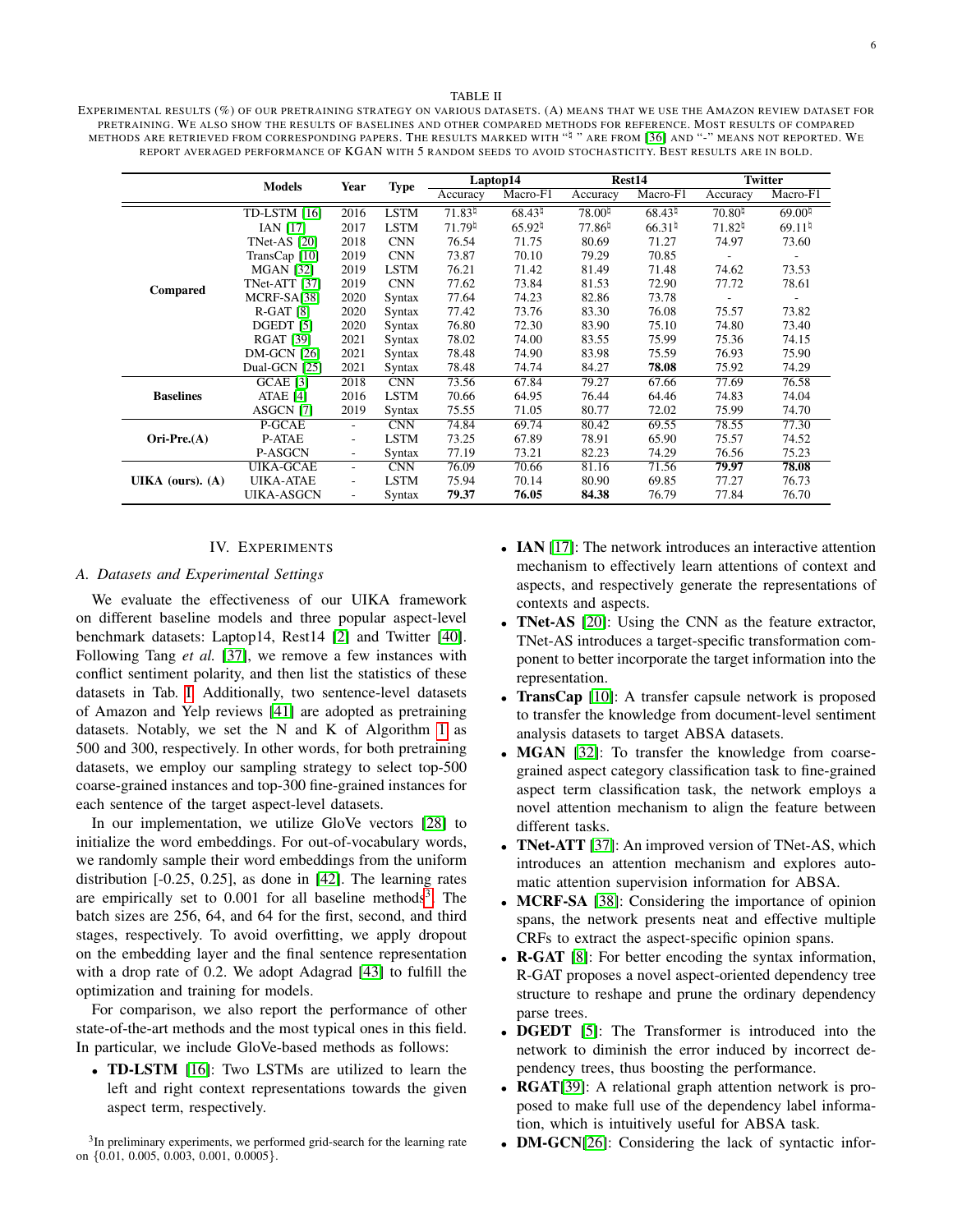mation in some bad cases, a dynamic and multi-channel GCN is used to jointly model the syntactic and semantic structures for richer feature representations.

• Dual-GCN[\[25\]](#page-10-21): To tackle the inaccuracy of dependency parsing results, Dual-GCN leverages the additional semantic information to complement the syntactic structure.

# *B. Main Results and Analysis*

All experimental results are presented in Tab. [II.](#page-5-2) For clarity, we divide the methods into four groups: 1) Compared: the cutting-edge or typical methods that are different from our baseline models; 2) Baselines: as mentioned in Sec[.III-C,](#page-4-1) the baseline models refer to the GCAE, ATAE-LSTM and ASGCN, which are all trained from scratch; 3) Ori-Pre.: the baseline methods trained with the original vanilla pretraining strategy, i.e. "pretraining+finetuning"; 4) UIKA (ours).: the baseline methods trained with our proposed UIKA framework. Note that the reported results in Ori-Pre. and UIKA (ours). groups use the Amazon pretraining dataset.

Firstly, we can observe that the methods trained with the original pretraining approach (denoted as P-\*) achieve higher performance than the ones trained from scratch, which confirms that pretraining with extra data can improve performance. However, by comparing the results of our approach (denoted as UIKA-\*), we can clearly find that our proposed learning strategy delivers more significant improvements for all baseline methods over the original pretraining approach, indicating the effectiveness of our UIKA method.

On the other hand, it can be seen that our pretraining strategy enables the baseline ASGCN to compete with the other powerful and cutting-edge methods. Specifically, trained with our UIKA framework, UIKA-ASGCN outperforms all other methods and achieves new record state-of-the-art performance on Laptop14 and Rest14 datasets. However, the performance of UIKA-ASGCN on Twitter (*Acc: 77.84%, F1: 76.70%*) is sub-optimal. One possible reason is that the instances of Twitter datasets are almost ungrammatical and noisy [\[20\]](#page-10-16), which greatly hinders the effectiveness of the syntactic dependency tree in ASGCN.

Lastly, the results of compared models show that the averaged performance of Syntax-based methods are consistently better than the CNN- and LSTM-based methods. We attribute that the multi-aspect instances would confuse the connections of aspects and their related opinion words, where the nonlocal modeling ability of syntactic dependency trees could effectively tackle such multi-aspect problem.

## *C. Ablation Study*

We conduct extensive ablation studies to further investigate the effect of proposed sampling strategy and the important components in our UIKA framework.

*1) Effect of the proposed sampling strategy:* As stated in Sec. [I,](#page-0-2) we introduced a novel coarse-to-fine sampling strategy to align the instances between pretraining and target ABSA datasets. To prove the effectiveness of the sampling strategy, we compare the proposed strategy (denoted as Ours) with the other strategies: 1) **Random**: the instances are randomly

<span id="page-6-0"></span>EXPERIMENTAL RESULTS (%) OF DIFFERENT SAMPLING STRATEGIES ON LAPTOP14 AND REST14. "RANDOM" AND "COARSE" DENOTE RANDOMLY SAMPLING STRATEGY AND COARSE-GRAINED SAMPLING STRATEGY (I.E. DIRECTLY USING BM25).

TABLE III

| <b>Strategy</b> | Models           |       | Laptop14 |       | Rest14 |  |
|-----------------|------------------|-------|----------|-------|--------|--|
|                 |                  | Acc.  | F1       | Acc.  | F1.    |  |
|                 | UIKA-GCAE        | 75.16 | 69.76    | 80.30 | 69.62  |  |
| Random          | <b>UIKA-ATAE</b> | 74.84 | 69.78    | 79.69 | 69.06  |  |
|                 | UIKA-ASGCN       | 77.66 | 73.74    | 82.77 | 76.32  |  |
|                 | UIKA-GCAE        | 75.47 | 69.53    | 80.64 | 69.82  |  |
| Coarse          | UIKA-ATAE        | 75.47 | 70.14    | 80.12 | 69.59  |  |
|                 | UIKA-ASGCN       | 77.50 | 74.20    | 83.39 | 75.27  |  |
|                 | UIKA-GCAE        | 76.09 | 70.66    | 81.16 | 71.56  |  |
| Ours            | UIKA-ATAE        | 75.94 | 71.09    | 80.90 | 69.85  |  |
|                 | UIKA-ASGCN       | 79.37 | 76.05    | 84.38 | 76.79  |  |

<span id="page-6-1"></span>

| <b>TABLE IV</b>                                                        |
|------------------------------------------------------------------------|
| EXPERIMENTAL RESULTS OF GCAE ON LAPTOP14 AND REST14. S. AND            |
| <b>F.</b> RESPECTIVELY DENOTE THE FIRST AND THIRD STAGES IN UIKA       |
| FRAMEWORK, WHILE <b>R.</b> AND <b>E.</b> ARE THE TWO COMPONENTS OF THE |
| SECOND STAGE. NOTE THAT WE ALSO EMPLOY THE SAMPLED AMAZON              |
| dataset for pretraining in this study. Best results are in bold.       |
|                                                                        |

|              | S.<br>Е.<br>R. |   | F.      | Laptop14 |         | <b>Rest14</b> |       |  |
|--------------|----------------|---|---------|----------|---------|---------------|-------|--|
|              |                |   | Acc.(%) | F1.(%)   | Acc.(%) | $F1.(\%)$     |       |  |
|              |                |   |         | 73.56    | 67.84   | 79.27         | 67.66 |  |
|              |                |   |         | 74.22    | 68.58   | 79.79         | 69.65 |  |
| $\checkmark$ |                |   |         | 74.69    | 69.56   | 80.20         | 70.71 |  |
| $\checkmark$ |                | √ |         | 74.53    | 70.04   | 79.95         | 70.48 |  |
|              |                |   |         | 70.62    | 61.82   | 78.12         | 63.51 |  |
|              |                |   |         | 76.09    | 70.66   | 81.16         | 71.56 |  |

selected from the pretraining dataset; 2) **Coarse**: a coarsegrained strategy (i.e. BM25) is used to select the related instances. For fair comparison, we sample the same amount of instances from the Amazon dataset for each strategy.

The results in Tab. [III](#page-6-0) show that all baseline models upon our introduced strategy consistently outperform the ones upon the other strategies on both evaluated datasets, indicating the effectiveness of the introduced strategy. More specially, for the UIKA-ASGCN evaluated on Laptop14, pretraining with our sampling strategy (*Acc: 79.37%, F1: 76.05%*) outperforms the Random-based strategy (*Acc: 77.66(+1.71)%, F1: 73.74(+2.31)%*) by a large margin. We attribute such performance gains to the narrowed distribution gap between the pretraining and target ABSA datasets via introducing the instance-level alignment.

*2) Effect of Multiple Important Components in UIKA:* To investigate the impact of the essential components in our proposed UIKA, we report the results of different component combinations in Tab. [IV.](#page-6-1) Notably, S. presents the first initial pretraining stage; R. and E. respectively denote the representation consistency loss function  $\mathcal{L}_r$  in Eq. [2](#page-3-2) and the exponential moving average method in Eq. [6](#page-4-0) of the second stage; F. refers to the final finetuning stage. Specifically, in the case of training without exponential moving average method (i.e. w/o **E.**), we only optimize the knowledge guidance model via the guidance loss  $\mathcal{L}_G$ , and do not update the parameters of the learner model. Correspondingly, the final classifier model is initialized with the parameters of knowledge guidance model and then finetuned on the target dataset. For ease of illustration, we only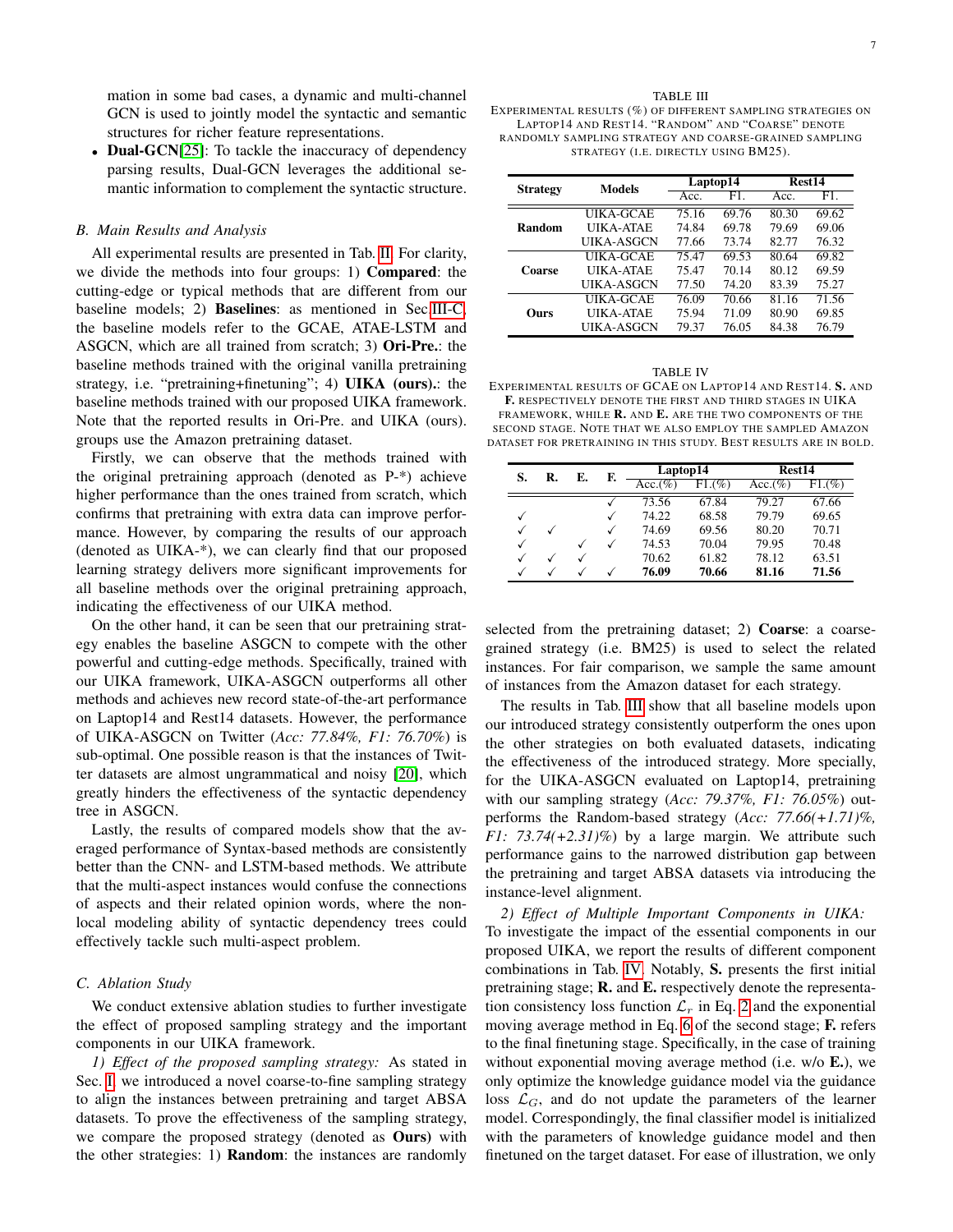#### TABLE V

<span id="page-7-1"></span>PARAMETER ANALYSIS OF THE WEIGHT FACTOR  $\alpha$  IN EQ. [2.](#page-3-2) NOTABLY, "W/O  $\alpha$ " means not using  $\alpha$  (i.e.  $\alpha = 0$ ), "Constant" refers to the CONSTANT  $\alpha$  AND "ADAPTIVE (OURS)" DENOTES THE ANNEALING FUNCTION INTRODUCED IN OUR FRAMEWORK. THE SYMBOL ↓ DENOTES THE DROP OF PERFORMANCE COMPARED TO "ADAPTIVE (OURS)".

| Approach            | Laptop14          |                   | Rest14            |                   |  |
|---------------------|-------------------|-------------------|-------------------|-------------------|--|
|                     | $Acc.(\%)$        | $F1.(\%)$         | $Acc.(\%)$        | F1.(%)            |  |
| $W/\alpha$ $\alpha$ | $\downarrow$ 1.56 | $\downarrow$ 0.62 | $\downarrow$ 1.21 | $\downarrow$ 1.08 |  |
| Constant            | $\downarrow$ 0.46 | $\downarrow 0.04$ | $\downarrow$ 0.16 | $\downarrow$ 0.38 |  |
| Adaptive (ours)     | 76.09             | 70.66             | 81.16             | 71.56             |  |

<span id="page-7-2"></span>TABLE VI PARAMETER ANALYSIS OF THE WEIGHT FACTOR  $\beta$ . The results are UPON UIKA-GCAE PRETRAINING WITH AMAZON DATASET. BEST RESULTS ARE IN BOLD.

| Values of $\beta$ | Laptop14   |        | Rest14     |        |  |
|-------------------|------------|--------|------------|--------|--|
|                   | $Acc.(\%)$ | F1.(%) | $Acc.(\%)$ | F1.(%) |  |
| 0.3               | 73.84      | 68.72  | 79.60      | 69.27  |  |
| 0.5               | 74.53      | 69.59  | 79.86      | 69.96  |  |
| 0.7               | 74.69      | 69.25  | 79.95      | 70.98  |  |
| 0.9               | 75.16      | 69.98  | 80.38      | 71.03  |  |
| 0.99              | 76.09      | 70.66  | 81.16      | 71.56  |  |
| 0.999             | 75.00      | 69.97  | 80.56      | 70.07  |  |

report the results of baseline GCAE on Laptop14 and Rest14. Note that the results on the other baselines are similar.

It is obvious that model with all components performs best, and all components in different stages are of benefit to our UIKA consistently. Specifically, the R. can bring up the macro-F1 score of Rest14 from 69.07% to 70.71%, and the E. improves the macro-F1 score over 1.46% on Laptop14. These results demonstrate that both components used in our framework are effective and practicable. Additionally, the model trained without the final finetuning stage expectedly performs poorly, since the combination of the first two stages aims to learn the domain-invariant knowledge but not a good classifier on the target dataset. This indicates the importance of lastly finetuning the pretrained model on the target dataset.

# <span id="page-7-0"></span>*D. Analysis on Hyper-Parameters*

*1) Analysis of*  $\alpha$ : In the  $\mathcal{L}_G$  of Eq. [2,](#page-3-2) we introduced a linear annealing function to dynamically adjust the value of  $\alpha$ . To validate the effect of this function, we conduct the contrastive experiments as follows: 1) "W/o  $\alpha$ ": we remove the  $\alpha$ , i.e.  $\mathcal{L}_G = \mathcal{L}_c$ ; 2) "Constant": we empirically set the  $\alpha$  as the constant, i.e.  $\alpha = 0.7; 3$ ) "Adaptive (ours)": training with our introduced annealing function. The results of GCAE upon the different  $\alpha$  are shown in Tab. [V.](#page-7-1)

We can see that the introduced annealing function can boost the performance promisingly, compared to the other approaches (i.e. without or constant  $\alpha$ ), which validates the effectiveness of this function. Specifically, we attribute that the dynamic  $\alpha$  could help the knowledge guidance model learn the target domain knowledge aggressively at the beginning of the second pretraining stage, while learning more conservatively at the end. In this way, the knowledge guidance model can not only learn the target knowledge, but also avoid the problem of catastrophic forgetting.



<span id="page-7-3"></span>Fig. 3. The attention scores of ATAE-LSTM upon a case from Rest14, where aspect term is *service* and ground-truth is *negative*.



<span id="page-7-4"></span>Fig. 4. Visualization of the gated outputs of GCAE. Notably, in this case, the aspect term is *sushi* and ground-truth is *negative*.

*2) Analysis of* β*:* The β in Eq. [6](#page-4-0) is an important parameter that controls the degree of knowledge transferred from the knowledge guidance model to the learner model. In this subsection, we analyze the effect of  $\beta$  on Laptop14 and Rest14 datasets. Specifically, we vary  $\beta$  in the range [0,1] and evaluate the performance of baseline GCAE trained with the proposed UIKA framework. Tab. [VI](#page-7-2) shows the comparative results.

Form the results, we observe that: (1) When  $\beta$  is too large, e.g. 0.999, it is hard for UIKA framework to transfer the knowledge from the knowledge guidance model to learner model, thus hindering the learning of domain-invariant knowledge. (2) On the other hand, if  $\beta$  is too small, e.g. 0.3 and 0.5, the update speed of learner model is too large and the prior knowledge may suffer from catastrophic forgetting. (3) In the case of  $\beta$ =0.99, the UIKA framework achieves the highest performance improvement for both datasets, showing the 0.99 is a good trade-off between learning speed and performance. We therefore leave  $\beta = 0.99$  as the default setting in the main experiments.

## *E. Case Study*

In this subsection, to have a close look, we select some instances for extensive case studies. We first present some examples in Tab. [VII](#page-8-2) to show the improvement of UIKA framework on baseline ASGCN. In the case, aspect terms are enclosed in  $[$ ], and the subscripts p, n and o denote the true polarity "positive", "negative" and "neutral", respectively. Specifically, we can observe that the pure ASGCN performs worse compared to TNet-AS, TransCap and TNet-ATT. However, with the help of UIKA, the UIKA-ASGCN could achieve better performance and make correct predictions for all sentences, indicating the effectiveness of our UIKA framework.

Moreover, to exactly show how UIKA transfers the prior knowledge learned from the source datasets, we select two cases from the Rest14 dataset, and employ ATAE-LSTM and GCAE as the baseline models respectively to analyze them in detail. In practice, the cases are listed as follows: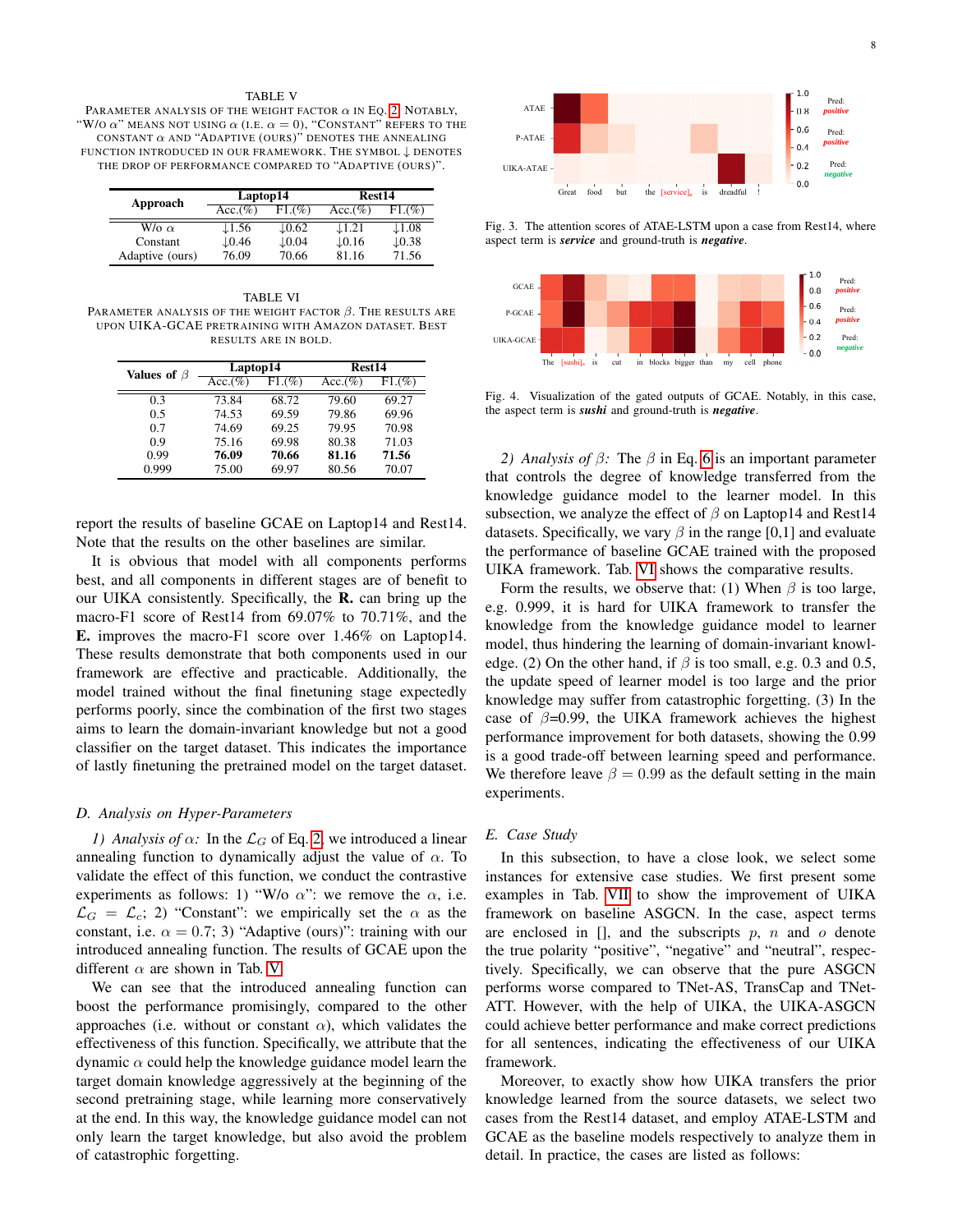TABLE VII

9

<span id="page-8-2"></span>THE WORDS ENCLOSED IN [] ARE ASPECT TERMS, AND *p*, *n*, *o* DENOTE THE TRUE POLARITIES. P, N AND O RESPECTIVELY DENOTE THE POSITIVE, NEGATIVE AND NEUTRAL PREDICTIONS. THE SYMBOLS ✓ AND ✗ INDICATE THE CORRECT AND WRONG PREDICTIONS, RESPECTIVELY.

| Sentences                                                                                                                | TNet-AS                      | TransCap                     | TNet-ATT                         | ASGCN                        | <b>UIKA-ASGCN</b>            |
|--------------------------------------------------------------------------------------------------------------------------|------------------------------|------------------------------|----------------------------------|------------------------------|------------------------------|
| 1. Great $[food]_p$ but the $[service]_n$ is dreadful.                                                                   | $(P\checkmark, N\checkmark)$ | $(P\checkmark, N\checkmark)$ | $(P\checkmark, N\checkmark)$     | $(P\checkmark, N\checkmark)$ | $(P\checkmark, N\checkmark)$ |
| 2. The $[statf]_n$ should be a bit more friendly.                                                                        | PX                           | N∕                           | PX                               | PX                           | N                            |
| 3. The $[food]_o$ did take a few extra minutes to come, but<br>cute $[waiters]_p$ jokes and friendliness made up for it. | $(PX, P\checkmark)$          |                              | $(PX, PV)$ $(OV, PV)$ $(PX, PV)$ |                              | $(O\checkmark, PV)$          |
| 4. The $\left[folding\,chair\right]_n$ I was seated at was uncomfortable.                                                | OX                           | N√                           | N∕                               | $\Omega$                     | N✓                           |

#### TABLE VIII

<span id="page-8-3"></span>SOME REVIEWS AND THEIR SENTENCE-LEVEL LABELS OF AMAZON AND YELP DATASETS. NOTABLY, THE WORDS IN ITALICS DENOTE THE CANDIDATE ASPECT TERMS, WHILE THE ONES IN RED COLOR ARE THE FINAL EXTRACTED ASPECT TERMS.

| Amazon reviews                                                                                                                                                                        | Sentence-level label | Yelp reviews                                                                                                                                                      | Sentence-level label |
|---------------------------------------------------------------------------------------------------------------------------------------------------------------------------------------|----------------------|-------------------------------------------------------------------------------------------------------------------------------------------------------------------|----------------------|
| This <b>grill</b> is one of its kindIt can be use<br>anywhere without so much hard workit fits<br>snugly anywhere                                                                     | Positive             | Overpriced, salty and overrated!!! Why this<br><i>place</i> is so popular I will never understand.                                                                | Negative             |
| These <b>pads</b> are great. Took me about a week to<br>train my puppy to pee and poop on them. Now<br>no "surprises" around. Very satisfied and I would<br>recommend them to anyone. | Positive             | Enjoyed it through and through. Had the big unit<br><b>hot dog.</b> It was actually delicious. Will go back<br>whenever im in Arizona.                            | Positive             |
| The <i>phone</i> is great. But the <b><i>battery</i></b> life is<br>terrible. Also there is no battery life indicator<br>to let you know when its low.                                | Negative             | Friendly <i>staff</i> and nice selection of vegetarian<br>options. <b>Food</b> is just okay, not great. Makes me<br>wonder why everyone likes Food Fight so much. | Negative             |

1) Great food but the  $\left[service\right]_n$  is dreadful !

2) The  $[sushi]_n$  is cut in blocks bigger than my cell phone.

Firstly, for the first example, we visualize the attention scores of ATAE-LSTM towards aspect term *service* and show the results in Fig. [3.](#page-7-3) Specifically, the original ATAE-LSTM pays lots of attention to the unrelated opinion word "Great", thus resulting in a false prediction. In contrast, owing to pretraining on a large source dataset with rich sentence patterns, UIKA-ATAE has learned the characteristics of turning sentences and can select the related opinion word "dreadful" for *service* correctly. We can also observe that P-ATAE could capture the important words "but" and "dreadful", but its main focus is still on "Great" that leads to a wrong prediction. This result validates that directly finetuning the pretraining model on the target dataset would cause the prior knowledge get forgotten.

Then, in the second case, we sum the outputs of the gated units in GCAE as the weight for each word, and visualize the weights in Fig. [4.](#page-7-4) Specifically, due to the implicit opinion words in the sentence, it is difficult for the models to directly capture the aspect-specific contextual features. Additionally, the "bigger" is a multi-affective word (i.e. refer to *positive* polarity in some cases but *negative* polarity for the other cases) and there are only 15 instances containing "big" in the training dataset. The above challenges prevent GCAE to learning the correct meaning of "bigger", leading to a wrong prediction. However, for UIKA-GCAE, since the pretraining Amazon dataset contains 2804 related instances that contain "bigger" with various contexts, while 1397 instances containing "cell phone". During pretraining on the Amazon dataset, UIKA-GCAE can fully learn the corresponding affective polarities of "bigger" for specific aspect terms, thus facilitating correct prediction *positive* in this case. Similarly, the P-GCAE also focuses on "bigger", but it did not make the correct prediction. Presumably, it's because P-GCAE pays more attention to

"sushi" that is mostly positive in the target training dataset, misleading the comprehension of this sentence.

## V. DISCUSSION

## <span id="page-8-1"></span><span id="page-8-0"></span>*A. The Way of Aspect Extraction*

As aforementioned in Sec. [III,](#page-2-0) we convert the sentencelevel datasets to pseudo aspect-level datasets via the simple approach of aspect extraction. For better understanding, in this subsection, we describe this approach in detail. To have a closer look, we select some reviews from Amazon and Yelp datasets respectively, and show them in Tab. [VIII.](#page-8-3) In practice, we first apply a Natural Language Toolkit (NLTK)<sup>[4](#page-8-4)</sup> to split each review into sentences and produce the part-of-speech tag for each word. Then we extract the nouns and noun phrases as candidate aspect terms. To reduce the noise, we remove the stopwords in candidate terms.

It should also be noted that we may extract more than one aspect term in a sentence with different sentiment polarities, as shown in the third review in Tab. [VIII.](#page-8-3) For this case, we count the frequency for each candidate word and select the most frequent word as the final aspect term. Specifically, the final aspect terms in the third sentences of Amazon and Yelp reviews are *battery life* and *food*, respectively.

After the above processes, we can obtain the pseudo aspect terms and annotate them with the sentence-level sentiment labels. We assume that such simple approach may introduce some noises, e.g. the incorrect aspect extraction and the false annotation. Therefore, it would be worthwhile to carefully explore the sophisticated approaches to correctly extract the aspect terms, which we leave as the future work.

<span id="page-8-4"></span><sup>4</sup>https://www.nltk.org/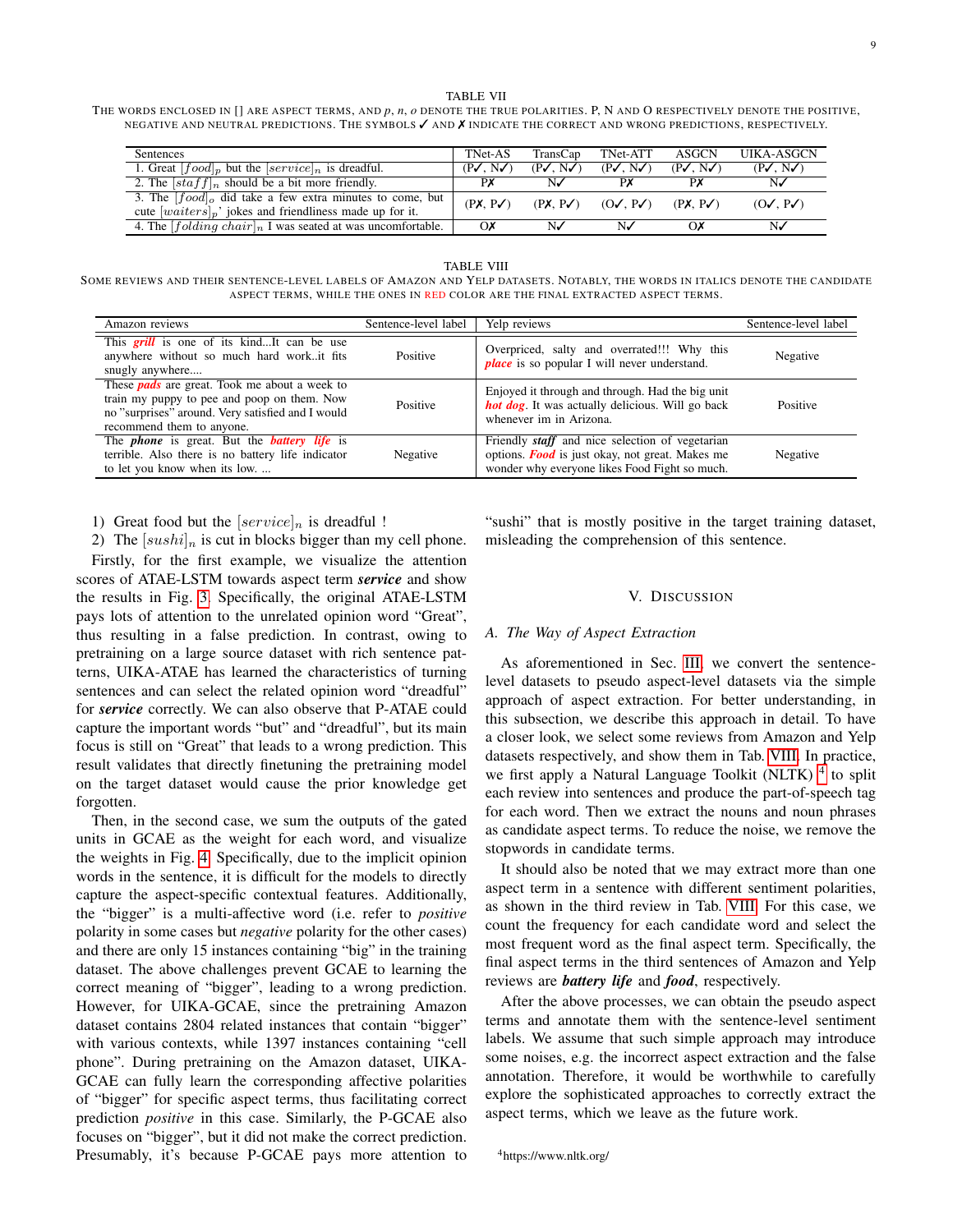#### TABLE IX

<span id="page-9-4"></span>COMPARATIVE RESULTS OF DIFFERENT PRETRAINING DATASETS. NOTABLY, THE ↑ DENOTES THE RELATIVE INCREASE OF PERFORMANCE COMPARED TO THE CORRESPONDING BASELINE MODELS. A AND Y REFER TO THE PRETRAINING AMAZON AND YELP DATASETS, RESPECTIVELY.

|   | <b>Models</b>     | Laptop14    |         | <b>Rest14</b> |           |  |
|---|-------------------|-------------|---------|---------------|-----------|--|
|   |                   | $Acc.(\% )$ | F1.(%)  | $Acc.(\%)$    | $F1.(\%)$ |  |
|   | <b>GCAE</b>       | 73.56       | 67.84   | 79.27         | 67.66     |  |
|   | <b>ATAE</b>       | 70.66       | 64.95   | 76.44         | 64.46     |  |
|   | <b>ASGCN</b>      | 75.55       | 71.05   | 80.77         | 72.02     |  |
|   | UIKA-GCAE         | 12.56       | 12.82   | $*1.89$       | $*3.90$   |  |
| A | <b>UIKA-ATAE</b>  | $+5.28$     | 15.19   | 14.46         | $+5.39$   |  |
|   | <b>UIKA-ASGCN</b> | 13.82       | $+5.00$ | $*3.61$       | 14.77     |  |
|   | UIKA-GCAE         | 1.75        | $*2.06$ | $*1.98$       | 13.53     |  |
| Y | UIK A-ATAE        | $*2.00$     | $*3.30$ | 12.72         | 13.82     |  |
|   | UIKA-ASGCN        | 12.39       | 13.33   | 12.93         | 14.18     |  |

#### TABLE X

<span id="page-9-5"></span>ANALYSIS OF THE COMPLEMENTARY OF OUR UIKA AND THE MORE POWERFUL PRETRAINED MODEL BERT. NOTE THAT GCAE AND ATAE REFER TO THE GLOVE-BASED BASELINES TRAINING FROM SCRATCH.

| <b>Models</b>         | Laptop14   |        | Rest14     |           |  |
|-----------------------|------------|--------|------------|-----------|--|
|                       | $Acc.(\%)$ | F1.(%) | $Acc.(\%)$ | $F1.(\%)$ |  |
| <b>GCAE</b>           | 73.56      | 67.84  | 79.27      | 67.66     |  |
| <b>ATAE</b>           | 70.66      | 64.95  | 76.44      | 64.46     |  |
| <b>GCAE-BERT</b>      | 78.59      | 73.51  | 81.86      | 70.71     |  |
| <b>ATAE-BERT</b>      | 77.34      | 72.46  | 81.22      | 70.18     |  |
| UIKA-GCAE-BERT        | 80.57      | 76.28  | 83.59      | 75.14     |  |
| <b>UIKA-ATAE-BERT</b> | 80.71      | 75.11  | 83.07      | 75.27     |  |

#### *B. Influence of Pretraining Datasets*

Tab. [II](#page-5-2) shows the effectiveness of our proposed pretraining framework UIKA using the Amazon pretraining dataset. To further demonstrate that UIKA is not sensitive to the pretraining datasets, we also conduct extensive experiments on another pretraining dataset, i.e. Yelp dataset. Tab. [IX](#page-9-4) reports the results pretrained on Amazon and Yelp datasets, respectively.

We can observe that not only the models pretrained on the Amazon dataset achieve excellent improvements with UIKA, but also the ones pretrained on the Yelp dataset, demonstrating that UIKA framework is robust and not sensitive to the pretraining datasets. In particular, while pretraining upon Amazon dataset, our UIKA framework achieves higher improvement on the Laptop14 dataset than Rest14 dataset. On the contrary, while pretraining upon Yelp dataset, the performance improvement on Rest14 is higher than the ones on Laptop14. For instance, for the baseline ASGCN, the performance improvement of A row on Laptop14 (*Acc: +3.82%, F1: +5.00%*) is higher than Rest14 (*Acc: +3.61%, F1: +4.77%*), while the improvement of Y row on Laptop14 (*Acc: +2.39%, F1: +3.33%*) is lower than Rest14 (*Acc: +2.93%, F1: +4.18%*). One possible reason is that the Amazon pretraining dataset is more domain-similar to the Laptop14 dataset, and the Yelp is more domain-similar to the Rest14 dataset. These results validate the significance of bridging the domain gap between pretraining and target ABSA datasets.

## *C. Complementary of More Powerful Pretrained Models*

The above experiments are all based on the models pretrained on the Amazon or Yelp datasets, and the results

demonstrate the effectiveness and universality of our proposed framework. In this subsection, we conduct the comparative experiments on the more powerful pretrained model, i.e. BERT [\[30\]](#page-10-26), to further investigate the robustness of our framework. BERT is a recently widely-used pretrained language model, which has encoded the large-scale semantic knowledge via pretraining on massive corpora.

In particular, we employ the BERT to initialize the word embeddings and apply the baseline models, e.g. GCAE and ATAE-LSTM, as the upper layer networks. Then, the UIKA pretraining framework is used to continue pretraining the BERT-based baseline models. The results are shown in Tab. [X,](#page-9-5) where the GCAE-BERT and ATAE-BERT present the BERTbased GCAE and ATAE-LSTM models that are directly finetuned on the target ABSA datasets.

Compared with the results of GloVe-based baselines methods, the BERT-based methods achieve greatly higher performance improvement on both Laptop14 and Rest14 datasets, confirming the superiority of BERT. Importantly, we can see that our UIKA framework could improve the BERT-based methods significantly. For example, our strategy achieves a great improvement on ATAE-BERT by improving the accuracy of Laptop14 from 77.34% to 80.71%, and the macro-F1 score from 72.46% to 75.11%. These results prove the complementary between our UIKA framework and the powerful pretrained language models.

## VI. CONCLUSION

<span id="page-9-3"></span>In this paper, we propose a unified instance and knowledge alignment pretraining (UIKA) framework for ABSA. The proposed UIKA has three stages. The first stage presents a coarse-to-fine retrieval strategy to sample the pretraining instances and learns prior knowledge from the sampled instances. The second stage introduces a knowledge guidance learning strategy to better transfer prior knowledge and help learn domain-invariant knowledge, and the final stage finetunes the model obtained from the second stage to achieve better performance on the target ABSA dataset. We conduct experiments using several different baseline methods on SemEval2014 and Twitter datasets to demonstrate the effectiveness of our UIKA framework. The experiments show that the UIKA outperforms the previous pretraining strategies by a great margin, facilitating baseline models to achieve state-of-the-art performance on most datasets. Encouragingly, we show that our UIKA functions as a plugin strategy and could improve existing competitive baseline methods consistently. UIKA is a preliminary exploration of task-specific pretraining for ABSA task, it will be interesting to explore more effective learning strategies in the future.

#### **REFERENCES**

- <span id="page-9-0"></span>[1] B. Liu and L. Zhang, "A survey of opinion mining and sentiment analysis," in *Mining text data*. Springer, 2012.
- <span id="page-9-1"></span>[2] M. Pontiki, D. Galanis, J. Pavlopoulos, H. Papageorgiou, I. Androutsopoulos, and S. Manandhar, "SemEval-2014 task 4: Aspect based sentiment analysis," in *SemEval 2014*, 2014.
- <span id="page-9-2"></span>[3] W. Xue and T. Li, "Aspect based sentiment analysis with gated convolutional networks," in *ACL*, 2018.